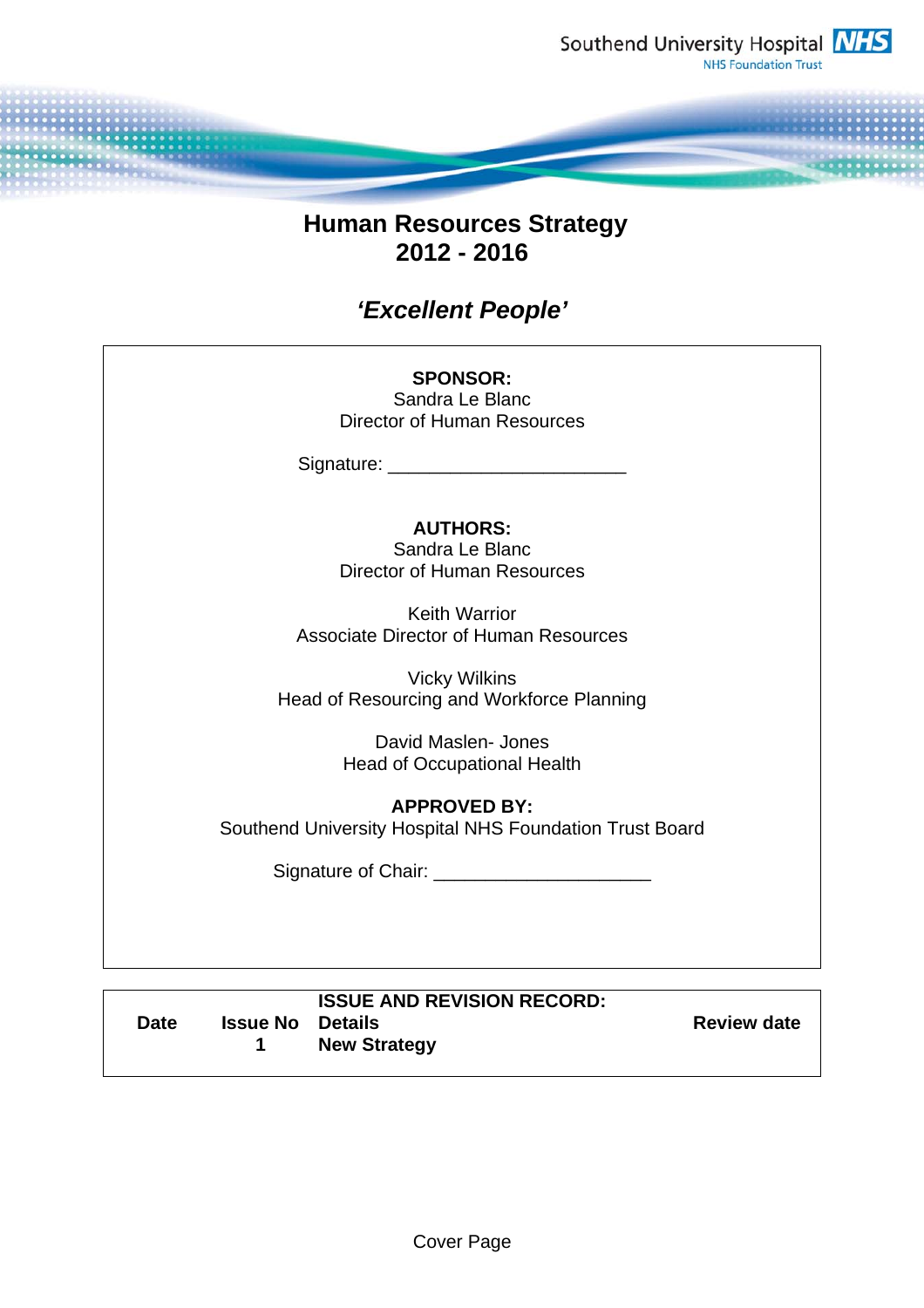| SOUTHEND UNIVERSITY HOSPITAL NHS     | DOC.             |                   |
|--------------------------------------|------------------|-------------------|
| <b>FOUNDATION TRUST</b>              | ISSUE : 1        |                   |
| Human Resources Strategy 2012 - 2016 | <b>DATE</b>      | : January<br>2013 |
|                                      | PAGE : $2$ of 14 |                   |

# **Contents**

| 1  |                                                        |
|----|--------------------------------------------------------|
| 2  |                                                        |
| 3  |                                                        |
| 4  |                                                        |
| 5  | Performance Appraisal and Personal Development Plans 5 |
| 6  |                                                        |
| 7  |                                                        |
| 8  |                                                        |
| 9  |                                                        |
| 10 |                                                        |
| 11 |                                                        |
| 12 | Organisation Development and Workforce Planning 10     |
| 13 |                                                        |
| 14 |                                                        |
| 15 |                                                        |
| 16 |                                                        |
|    |                                                        |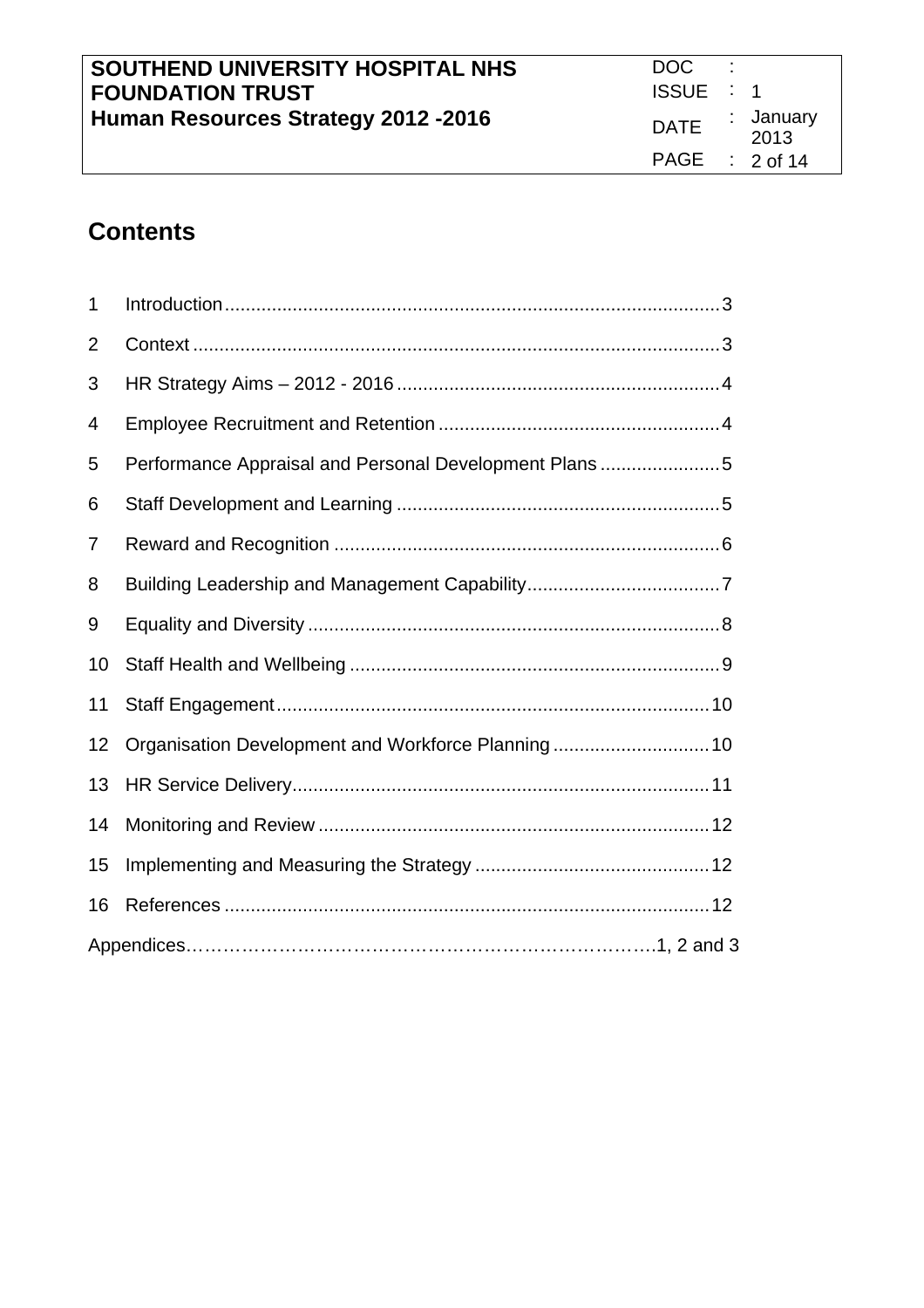| SOUTHEND UNIVERSITY HOSPITAL NHS<br><b>FOUNDATION TRUST</b> | DOC.<br>ISSUE : 1 |                   |
|-------------------------------------------------------------|-------------------|-------------------|
| Human Resources Strategy 2012 - 2016                        | <b>DATE</b>       | : January<br>2013 |
|                                                             | PAGE : $3$ of 14  |                   |

#### **1 Introduction**

Staff at Southend University Hospital are our most valuable asset and are essential to the hospital building a reputation for excellence, innovation and high quality patient care.

The vision of Southend University Hospital (2012 – 2016) is to deliver '*excellent care by excellent people'*, underpinned by six strategic themes:-

- 1. Patient Focus keep getting better;
- 2. Staff feel proud to work here and keep making a difference;
- 3. Sustainability –grow selectively;
- 4. Research, education and innovation invest in the future;
- 5. Sustainability keep the core strong;
- 6. Partnership our hospital and our community.

To meet our vision of *'excellent care by excellent people'* staff will need to be well-trained, motivated and engaged. This will require us to recruit staff that embody our values, invest in their learning and education, provide them with regular constructive feedback on their performance, provide them with clear and consistent goals, and develop responsible leaders that guide and support them.

Our core values provide the guiding principles for developing a culture for excellence at Southend Hospital:-

- *Everybody Matters* we are recognised and valued for our contribution, and that we treat each other, patients and service users as we would like to be treated, with respect understanding and encouragement.
- *Everything Counts* awareness that all contact with patients, users and staff within our hospital is important and it is the little things that matter, as well as the big things, to improve patient experience and staff satisfaction.
- *Everyone is Responsible* we take responsibility for own actions and hold each other to account for delivering the highest standard of work, and providing the best possible care to patients.

The HR Strategy sets out in detail how we will enable our staff to deliver the Trust's new vision and strategy by staff:-

- feeling proud to work for Southend University Hospital;
- feeling that they can keep making a difference;
- being equipped with the skills to shape and lead an excellent organisation.

# **2 Context**

The key drivers considered in developing the HR strategy are:-

- Corporate Objectives in relation to staff, these are:
	- **CO1** Be in the top 20% of acute Trusts as measured by the NHS annual staff survey;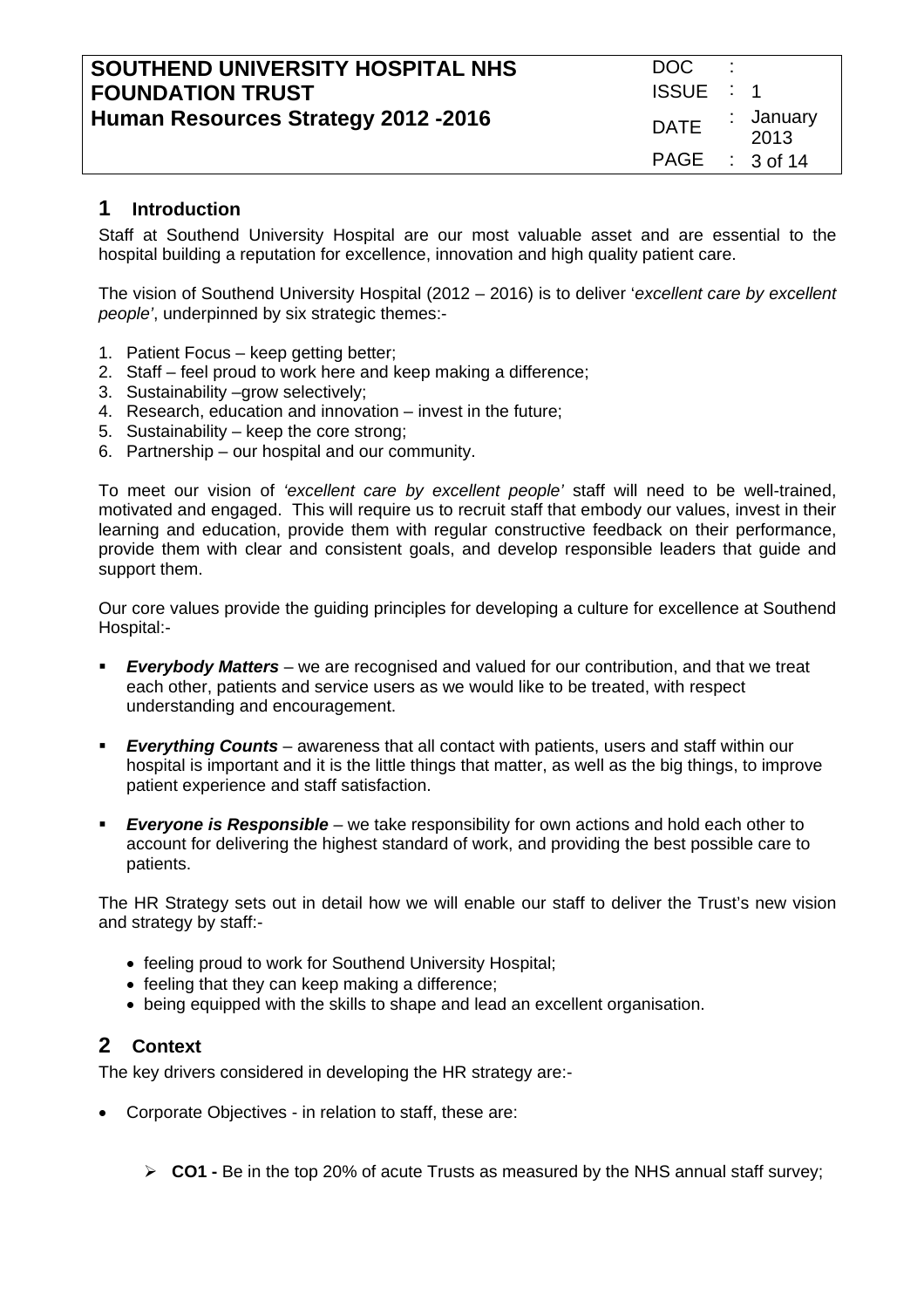| SOUTHEND UNIVERSITY HOSPITAL NHS     | DOC .            |                   |
|--------------------------------------|------------------|-------------------|
| <b>FOUNDATION TRUST</b>              | ISSUE : 1        |                   |
| Human Resources Strategy 2012 - 2016 | <b>DATE</b>      | : January<br>2013 |
|                                      | PAGE : $4$ of 14 |                   |

- **CO2** Helping employees build the skills to deliver an improved service to our patients;
- **CO3** Increase the response rate to the NHS annual staff survey to 70%;
- **CO4** Be in the top 25% of acute trusts for sickness absence;
- **CO5** Increase staff engagement in service improvement activities and productivity;
- **CO6** Increase leadership and management capability;
- **CO7** Be in the top 20% of acute trusts for implementing and embedding diversity.
- Staff Satisfaction over recent years staff have reported through the NHS annual staff survey decreasing levels of staff satisfaction and engagement which we will address.
- Organisational Culture developing and embedding a culture of excellence.
- NHS Constitution '*all staff should have rewarding and worthwhile jobs, with the freedom and confidence to act in the interest of patients. To do this, they need to be trusted and actively listened to. They must be treated with respect at work, have the tools, training and support to deliver care, and opportunities to develop and progress'.*
- Regulatory requirements the Care Quality Commission's (CQC) standards '*the right staff with the right skills, qualifications, experience and knowledge to support people*'.

# **3 HR Strategy Aims – 2012 - 2016**

The aims of the HR strategy are to ensure that Southend University Hospital's vision and strategy are delivered through our staff within a framework of best practice people management. The aims are characterised below with the corresponding agreed corporate objectives in brackets:-

- 1. Attract and *recruit* staff with the right skills and attitudes for now and the future. Also to *retain*  talented and motivated staff that are key to the delivery of the Trust's vision (**CO5 and CO1**);
- 2. Support our staff to fulfil their potential, and ensure that they possess the right *skills* to meet future needs through access to effective learning and development opportunities (**CO1**, **CO2 CO5**);
- 3. An *appraisal* process that encourages our staff to deliver their objectives and develop their skills (**CO1**, **CO2, CO5,C06**);
- 4. *Reward* and recognise staff for demonstrating excellence and positive patient experience, maximising the investment made in pay and benefits (**CO5**);
- 5. Maximise staff resource flexibly by *deploying* staff in the most efficient way (**CO5**);
- 6. Build *leadership* and *management skills and capability* to improve performance and the patient experience (**CO1, CO3**, and **CO6**);
- 7. Create a workforce that embraces and celebrates *diversity,* by eliminating discrimination, promoting equal opportunities and having an inclusive culture that combats stereotyping (**CO7**);
- 8. Support our staff in having a proactive approach to personal *health and wellbeing* to increase the quality of service provided to our patients (**CO1**, **CO4**)

# **4 Employee Recruitment and Retention**

Key to the success of the hospital is ensuring that we recruit the right staff with the right knowledge, skills and attitude to deliver excellence. Traditionally our recruitment process has focussed on skills and experience, however with the development of our trust wide values; the recruitment process will include behavioural assessment so that there is a higher likelihood of new staff being engaged and highly motivated. This will require innovative approaches being adopted where practicable e.g. use of psychometric assessments for new hires and widening our current ability to offer assessments such as verbal and numerical reasoning.

The Trust will continue to: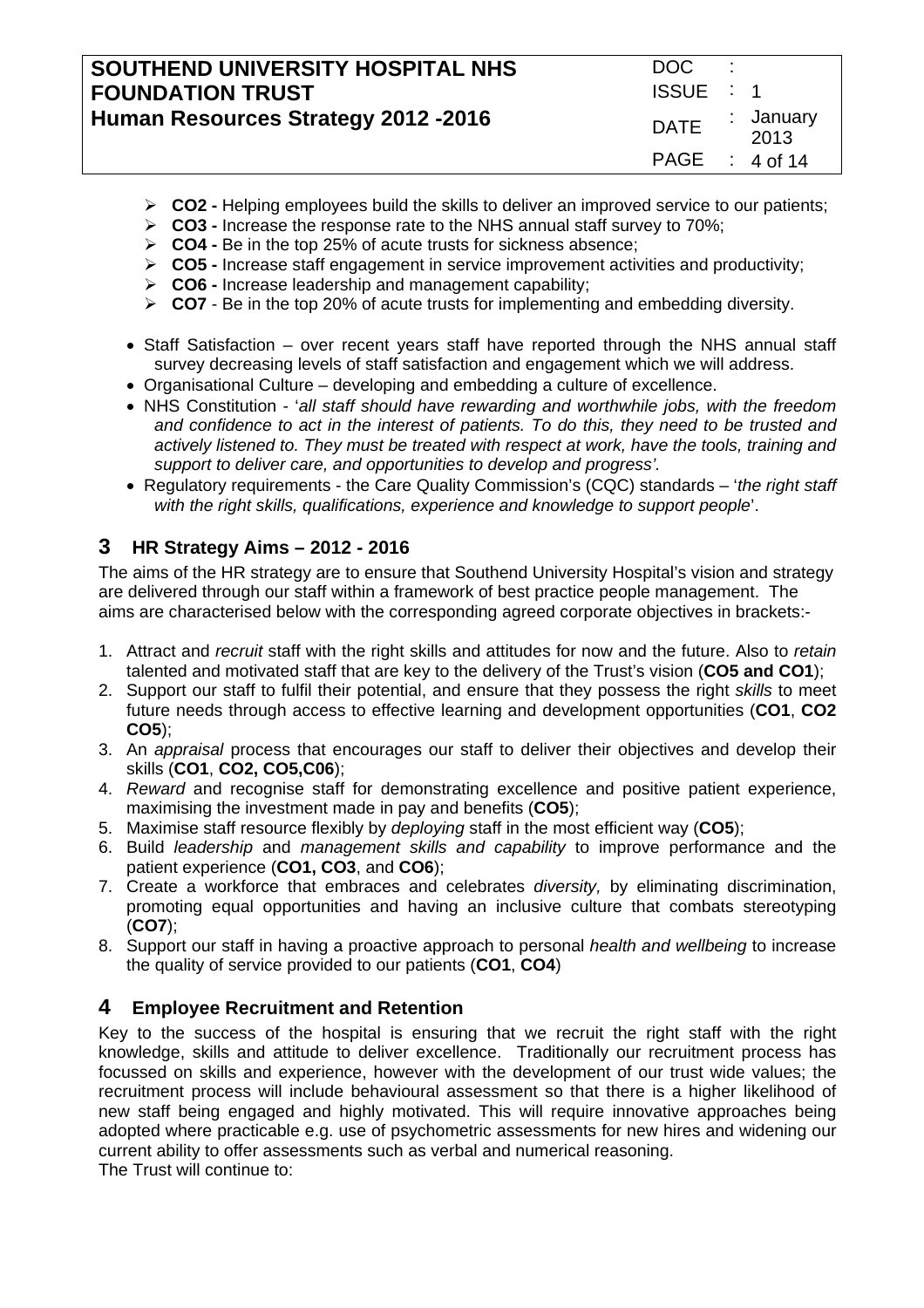| SOUTHEND UNIVERSITY HOSPITAL NHS     | DOC              |                   |
|--------------------------------------|------------------|-------------------|
| <b>FOUNDATION TRUST</b>              | ISSUE : 1        |                   |
| Human Resources Strategy 2012 - 2016 | <b>DATE</b>      | : January<br>2013 |
|                                      | $PAGE$ : 5 of 14 |                   |

- Work closely with chosen Universities and Medical Schools in supporting undergraduate and post-graduate medical education and training;
- Build on its community profile to enhance local recruitment and continue to provide work experience programmes;
- Harness e-recruitment and social networking sites such as LinkedIn to attract the next generation of new hires which will lead to better engagement of staff and cost savings by moving away from traditional paper based recruitment processes;

Our current staff are the most valued element of the organisation. We will continue to motivate, encourage and engage staff. However, it is a given that staff will leave the organisation, to pursue career opportunities, and the extent to which this becomes a concern depends upon the impact this has on the organisation's ability to deliver its strategic objectives. The Trust will continue to measure and monitor staff satisfaction levels and analyse exit questionnaire data. As a result of this, where applicable, retention strategies will be put in place to retain and continually motivate staff.

#### **5 Performance Appraisal and Personal Development Plans**

A performance appraisal process is an opportunity for staff to have a discussion with their manager about their performance and development, and detail the support they need to perform and progress according to their career aspirations.

The Trust expects all staff to have a performance appraisal once a year. The hospital has set a target that 85% of staff must have a performance appraisal, taking into account turnover and employee absence. The target will be reviewed in April 2013 with a view to increasing the measure to 90%, at the same time effort is being put into ensuring that these conversations are of a high quality.

A revised performance appraisal process will be implemented in early 2013.

It is important that managers understand their role in managing performance, and conducting performance appraisals in an effective and supportive manner. Training will be provided on the new process and key elements of a performance appraisal including:-

- Setting objectives and performance measurement;
- Providing constructive feedback to staff:
- Positive reinforcement of achievements:
- How appraisees can improve performance and support they need to achieve this;
- Training and development activities.

Staff personal development plans will form part of the Trust's training needs analysis and support learning and development and career management activities.

# **6 Staff Development and Learning**

The Trust will invest in learning and development to support staff to be more effective in their role, and to assist those who wish to develop their potential and progress into different roles or more senior positions. In return, the hospital has an expectation that staff will be committed to taking a personal responsibility for their development.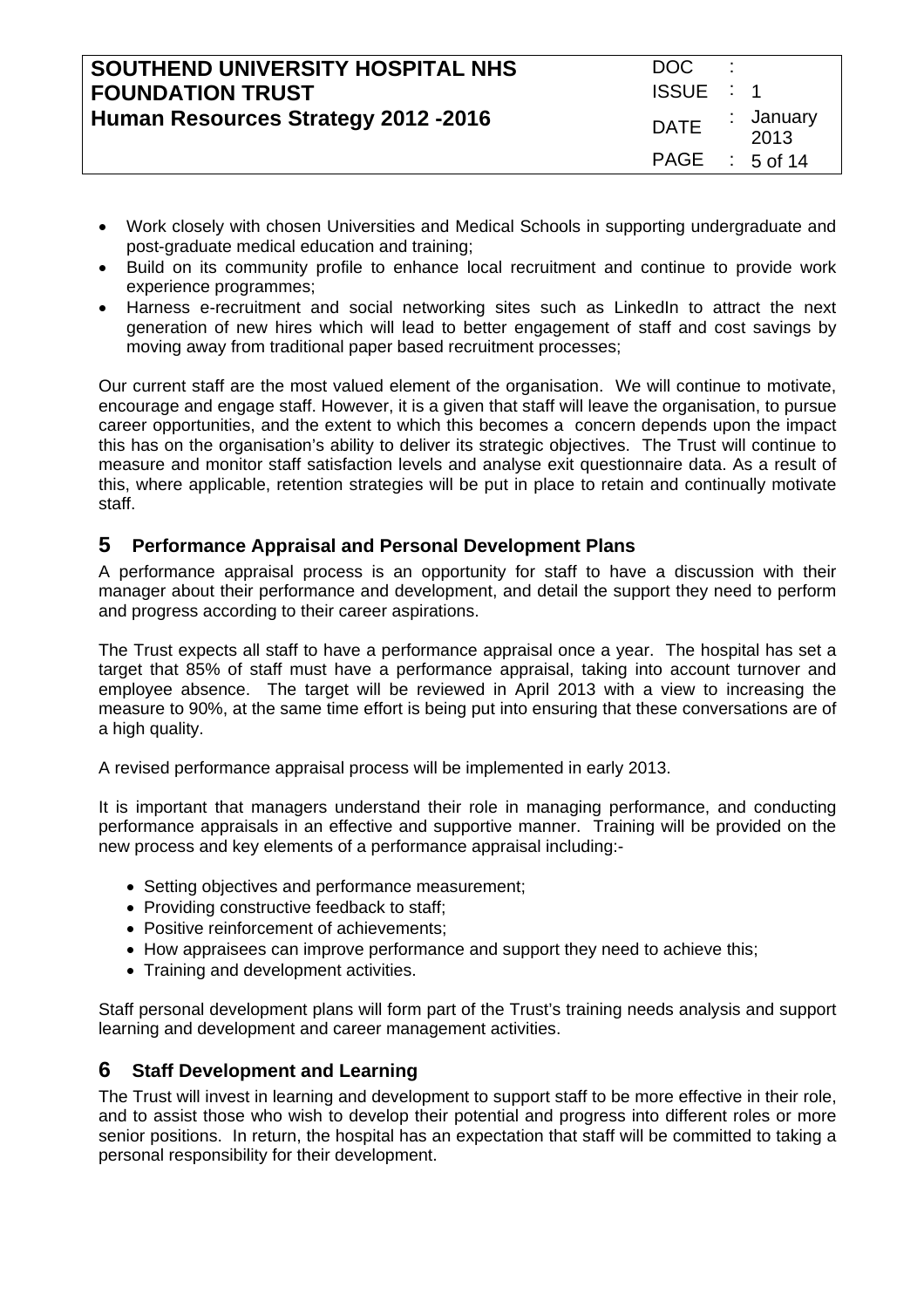| SOUTHEND UNIVERSITY HOSPITAL NHS<br><b>FOUNDATION TRUST</b> | DOC.<br>ISSUE : 1 |                   |
|-------------------------------------------------------------|-------------------|-------------------|
| Human Resources Strategy 2012 - 2016                        | <b>DATE</b>       | : January<br>2013 |
|                                                             | PAGE : 6 of 14    |                   |

The Trust will put in place clear career paths and skills frameworks for staff, providing transparency and equal opportunities for progression and promotion. Only staff that evidence high performance and excellence will be considered for promotion.

Training will be provided in a more cost effective manner, moving away from classroom based training to blended learning such as e-learning, virtual learning, and action learning sets.

There will be a realignment of training activity to the strategic objectives as follows:

- An increased focus on patient experience and the skills required to maximise this (i.e. customer service training);
- An increased focus on performance appraisal management and personal development plans to drive the training needs and training provision across the trust;
- Effective delivery of statutory and mandatory training, reducing the reliance on classroom based training which will deliver efficiency savings and ensure flexibility for managers in releasing staff for such training;
- A structured approach to vocational training for unqualified front line staff, including the development of minimum standards for such staff;
- Ensuring areas such as financial management and workforce planning/development are incorporated into training provision.

#### **7 Reward and Recognition**

Reward and recognition is a critical issue for our staff and their representatives and getting it right will enable the Trust's to achieve its vision of '*excellent people'*. Having the right reward and recognition strategy and associated policies will enable the hospital to attract high calibre candidates, and motivate staff to deliver sustained high performance and '*excellent care*'. Key to this is ensuring that our pay processes are fair and equitable at all levels.

The Trust has its own terms and conditions for all staff except medical staff together with those that opted to retain the national pay arrangements, Agenda for Change. Annual inflationary awards and any other changes to local terms and conditions are determined locally, in partnership with trade union representatives.

The Trust has exercised pay restraint for staff on local terms and conditions for the past three years to achieve higher levels of cost savings. Nationally, a pay freeze has been implemented for two years which has resulted in our pay rates being lower than national pay scales. The Trust's paybill continues to rise due to incremental pay drift, and this needs to be addressed.

The Trust recognises the impact of the current economic climate and actively pursues opportunities to provide benefits to staff that allow their salaries to stretch further by means of a range of enhanced non-pay benefits with a range of national and local organisations.

It was recognised through the development of a reward strategy in 2010 that the pay and recognition for staff on local terms required a refresh exercise with the following outcomes:

- A base salary structure which is competitive in the market (median position), that is not aligned to the national pay structures;
- Salary progression that is linked to individual performance and evidenced through the performance appraisal;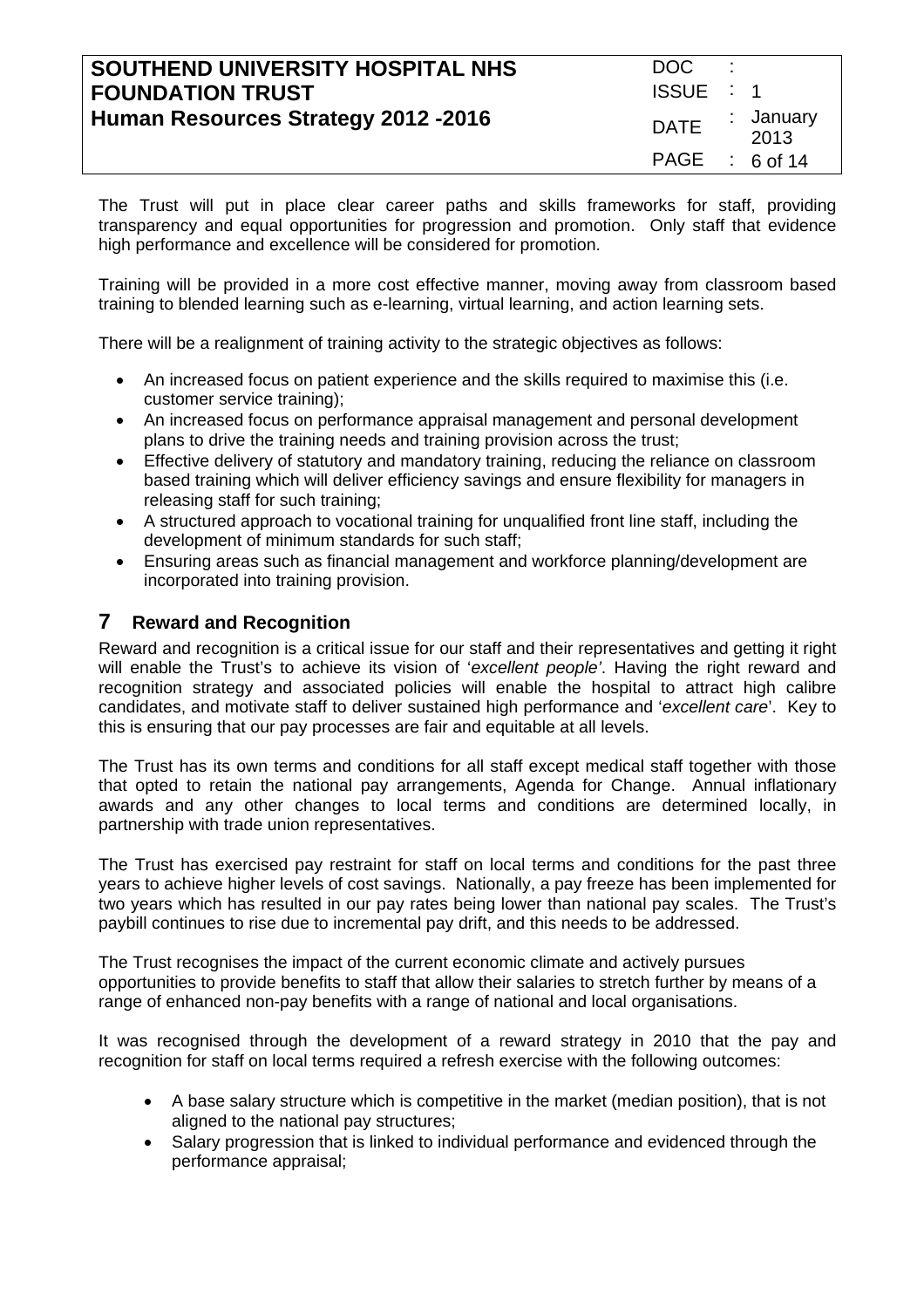| SOUTHEND UNIVERSITY HOSPITAL NHS<br><b>FOUNDATION TRUST</b> | DOC.<br>ISSUE : 1 |                   |
|-------------------------------------------------------------|-------------------|-------------------|
| Human Resources Strategy 2012 - 2016                        | DATE ·            | : January<br>2013 |
|                                                             | PAGE : 7 of 14    |                   |

- Flexible reward structure that allows the Trust to recognise overachievement beyond the base salary structure;
- Transparent and equitable system of rewarding staff for working outside of contracted hours – unsocial hours payments / on call /stand by;
- Benefits package that is broadly competitive that is demonstrated to 'add value' to the Trust in terms of increasing performance and patient / carer satisfaction;
- A transparent 'total reward' structure so that staff are aware of the 'value' of their package.

Elements of the work required to meet the strategy developed in 2010 have been completed. A further review will need to be undertaken to determine whether the reward strategy is still appropriate given the revised vision and strategy of the Trust and its financial constraints. The review will include an assessment of the 'value' of remaining on local terms and conditions. The will be concluded in 2013, with any changes implemented in April 2014.

# **8 Building Leadership and Management Capability**

It is recognised that our leaders and managers face an enormous challenge over the forthcoming years. To be sustainable, the Trust will need to reduce expenditure and develop new ways of delivering services. We need to meet increased patient expectation, and increase the quality of care we provide. This means that the leaders of the future will require additional knowledge and skills to meet these challenges.

The hospital has previously underinvested in leadership and management development which has been a factor in the poor staff satisfaction levels. We have recently developed our own leadership framework based on our values '*everybody matters, everything counts and everyone is responsible'* and the new NHS Leadership Framework, which will enable our leaders and managers to meet the challenges the organisation faces.

A pilot assessment of senior leaders against our new leadership framework has been undertaken, and is being evaluated. It is the intention of the Trust to assess all people managers against the leadership framework during 2013 and 2014.

The Trust provides a core management development programme 'Pathway to Leadership' and a range of 'soft skills' courses covering areas such as communications, change, assertiveness and customer care. This will be reviewed to meet our new leadership framework. Senior managers and clinicians also have the opportunity to attend the Strategic Health Authority (SHA) Leadership Development Programmes such as Aspiring Senior Leaders and Aspirant Chief Executive Development.

The new Learning and Development Team will focus on:-

- Implementing the leadership framework across the Trust. The implementation costs will be built into the base budgets as part of the annual budget setting process;
- Implementing the Corporate Team development programme to ensure they continue to work together to lead the organisation and model the Trusts new values and behaviours;
- Review and re-launch development interventions appropriate to all levels of managers within the Trust based on the Trust's new leadership framework;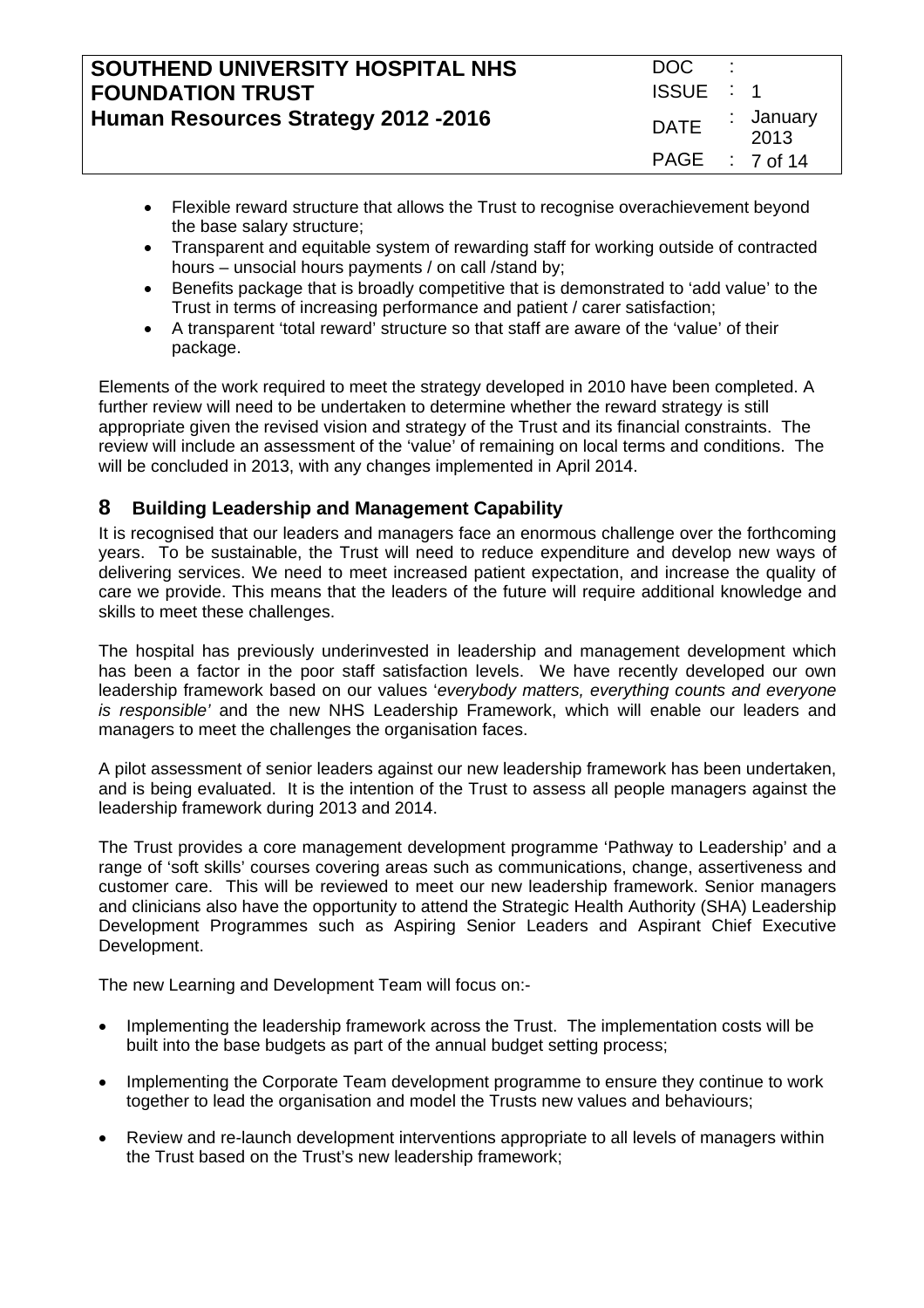| SOUTHEND UNIVERSITY HOSPITAL NHS     | DOC.           |                   |
|--------------------------------------|----------------|-------------------|
| <b>FOUNDATION TRUST</b>              | ISSUE : 1      |                   |
| Human Resources Strategy 2012 - 2016 | <b>DATE</b>    | : January<br>2013 |
|                                      | PAGE : 8 of 14 |                   |

- Develop a catalogue of learning and development opportunities across the Trust that are role specific and provide opportunities for staff to progress;
- Develop and implement a succession and talent management policy and process so that the Trust takes a more proactive and transparent approach to identifying and developing talent within the organisation.

# **9 Equality and Diversity**

It is the aim of the Trust to eliminate unlawful discrimination and create an inclusive and positive working environment for staff.

The Trust's human resources policies and processes are built upon the premise of equality of appointment, development and reward, and they comply with legal and regulatory requirements.

The Trust has a Diversity Committee whose members are from a cross section staff, trade union representatives and community stakeholders. The committee reviews the work being undertaken within the diversity arena and ensures that we promote a culture which values differences. A Board of Directors Champion has been identified and is a member of the diversity committee. The membership will be reviewed in 2013 to reflect a wider range of engagement from Executive Directors and Senior Leaders.

The Trust will identify diversity champions to support the diversity agenda within business units and corporate areas, and create a diversity champions network.

The NHS created the Equality Delivery System (EDS) framework for NHS organisations to manage and monitor the requirements of the Equality Act 2010. The Trust developed EDS objectives in March 2012, and progress is monitored by the Diversity Committee and the Board of Directors. The Trust will review its EDS objectives in 2013 with staff, patients and stakeholders.

In 2012, on recommendation of the Diversity Committee, the hospital became a member of Stonewall who are the leading employers' forum on sexual equality in the workplace. Stonewall will assist the Trust in undertaking a workplace equality audit in 2013 to measure our progress in comparison with other employers with creating an inclusive workplace for our lesbian gay and bisexual staff, in addition to providing support and guidance on promoting fairness for minority staff.

The Trust has established two network groups for disabled and lesbian, gay, bisexual and transgender staff. In 2013, we aim to establish a Black and Minority Ethnic (BME) and Faith group. The purpose of these groups is to ensure that we offer a supportive working environment, raise awareness, and promote equality of opportunity and eliminate discrimination. The Trust currently provides targeted training for BME staff. In 2013 /14 we will seek to implement a targeted training programme for our disabled staff to support them in meeting their career aspirations. From 2014 onwards we will establish if there is a need to develop network groups for those staff that come under the remaining protected characteristics.

Regular audits and equality impact assessments of employment practices, organisational change processes and workforce plans will continue to be undertaken to ensure that the Trust complies with best practice requirements.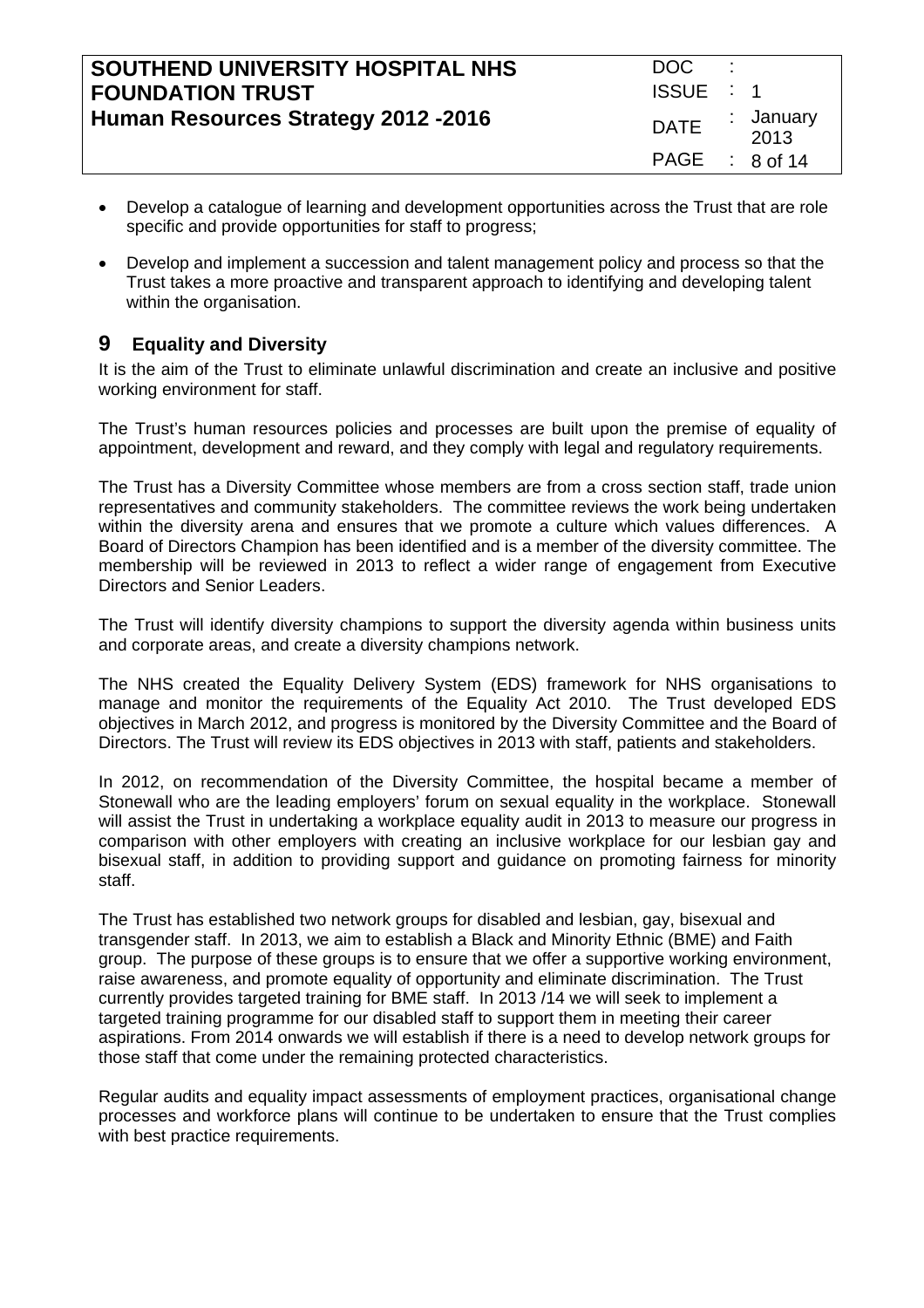| SOUTHEND UNIVERSITY HOSPITAL NHS     | DOC.             |                   |
|--------------------------------------|------------------|-------------------|
| <b>FOUNDATION TRUST</b>              | ISSUE : 1        |                   |
| Human Resources Strategy 2012 - 2016 | <b>DATE</b>      | : January<br>2013 |
|                                      | PAGE : $9$ of 14 |                   |

There will be increased engagement and development with the Board of Directors, Executive Team and Business Unit Directors on the equality and diversity agenda so that they have a full understanding of their legal duties and best practice methods of embedding diversity throughout the organisation.

Training will continue to be provided to our managers in good employment practices, which support equality and diversity. Equality and Diversity training for all staff will be accelerated using e-learning as the primary delivery method. We will also be introducing harassment and bullying awareness training programmes as part of our suite of mandatory training for staff together with additional anti-discrimination guidance for hiring managers.

The Trust intends to become a member of the NHS Employers' Equality and Diversity Partners Programme in 2014. This will provide the Trust with recognition that is evidence based on the progress we are making on creating an inclusive environment for staff.

# **10 Staff Health and Wellbeing**

The health and wellbeing of all our staff is important to the Trust and we will continue to invest in providing an occupational health service (OHS) that supports staff by continuing to offer services such as counselling, complementary therapies and a range of fitness activities.

The hospital takes a preventative approach to supporting staff in managing their own health and wellbeing, and has introduced a fast track system for staff to access services at the hospital such as physiotherapy. There are economic benefits to taking this approach as it aids the reduction in sickness absence and provides a sustainable service to patients.

The OHS department has recently been accredited to SEQOHS (Safe Effective Quality Occupational Health Service) standard. The SEQOHS accreditation scheme is managed by the Royal College of Physicians and recognises that the Trust's occupational health department provides a high standard of care, thus making a difference to the health of our staff.

We intend to sign up to the Health at Work Pledges as part of the Public Health Responsibility Deal by the Department of Health. This initiative was launched in December 2011 to improve the health of staff in the workplace. It has a suite of collective pledges that help promote health and wellbeing in the workplace in a structured way. The pledges are:-

- Supporting staff in managing Chronic conditions;
- *Occupational health standards SEQOHS;*
- *Health and wellbeing in annual report;*
- Healthier staff restaurants;
- *Smoking cessation / respiratory health advice and supportive;*
- Staff health checks (NHS Lifecheck, NHS Health Check and other NHS Screening programmes);
- Mental health adjustments.

The Trust already meets a number of these pledges (shown in italics) and we will work on achieving the remainder which will be monitored through the Health and Wellbeing Board.

Our staff are crucial to delivering the Trust's sustainability agenda and we need to work together to reduce carbon and energy usage. This can be done simply by reviewing the way in which staff travel to work. Walking or cycling rather than driving to work increases physical activity and is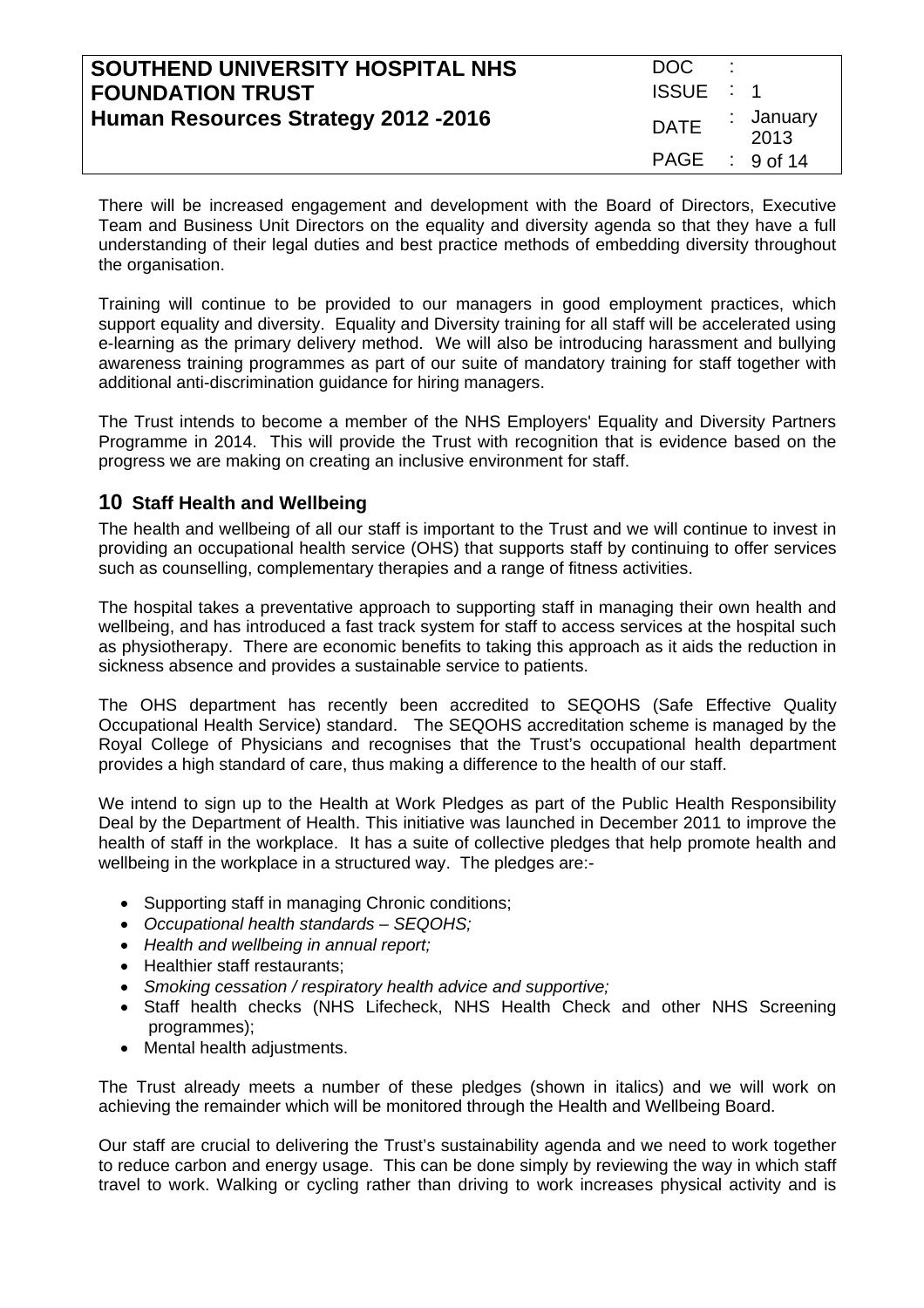| SOUTHEND UNIVERSITY HOSPITAL NHS     | DOC.        | ٠. |                   |
|--------------------------------------|-------------|----|-------------------|
| <b>FOUNDATION TRUST</b>              | ISSUE : 1   |    |                   |
| Human Resources Strategy 2012 - 2016 | <b>DATE</b> |    | : January<br>2013 |
|                                      |             |    | PAGE : 10 of 14   |

beneficial to staff health and wellbeing. The Trust through the OHS will motivate and engage staff on the sustainability agenda.

# **11 Staff Engagement**

Staff engagement is critical to the Trust achieving its vision of '*excellent care by excellent people'*. The hospital has introduced new communication channels to increase engagement with staff, which includes '*Have Your Say'* and *'Our Culture'* groups, '*Have Your Say'* confidential email to the Chief Executive, together with ''*Executive Walkabouts' and 'Meet the Boss'* sessions where staff can meet the Chief Executive and Chairman.

In order to ensure staff engagement is improving the actions detailed in the communication strategy (2011) will be implemented.

Managers will be expected to demonstrate leadership commitment to engaging and communicating with staff, and seeking, and responding to staff feedback.

The Trust will partner with key stakeholders on improving staff engagement including the recognised trade unions and worker governors.

Monitoring of staff satisfaction and engagement will continue through the quarterly local staff surveys, feedback from staff groups ('*Our Culture'* and '*Have Your Say'*) and the annual NHS staff survey.

#### **12 Organisation Development and Workforce Planning**

A change strategy will developed and implemented to support our aim of directly engaging and empowering staff in redesigning their roles. We will provide staff with the knowledge and tools to design and implement sustainable improvements to the way they work, so that they feel that they have greater autonomy and empowerment.

The Trust will build upon the successful experience of role redesign undertaken locally, and we will be introducing an Associate Nurse Practitioner role to extend this work.

A structured approach will be adopted to vocational training so that unqualified front line staff have the skills to perform at the standards required of the Trust, and this will benefit staff as they will acquire a recognised standard or qualification. Preliminary work has begun in this area.

The Trust will continue to work with the local community and offer the following range of programmes:-

- Work experience and Internships;
- Apprenticeships;
- Career fairs at local schools and colleges;
- Work shadowing;
- Careers advice.

Workforce planning is an essential process to ensure that we have sufficient staff (clinical and non-clinical) to meet current and future demands, and priorities of the Trust. We take a proactive approach to workforce planning, based on the Trust strategic objectives, annual plans and cost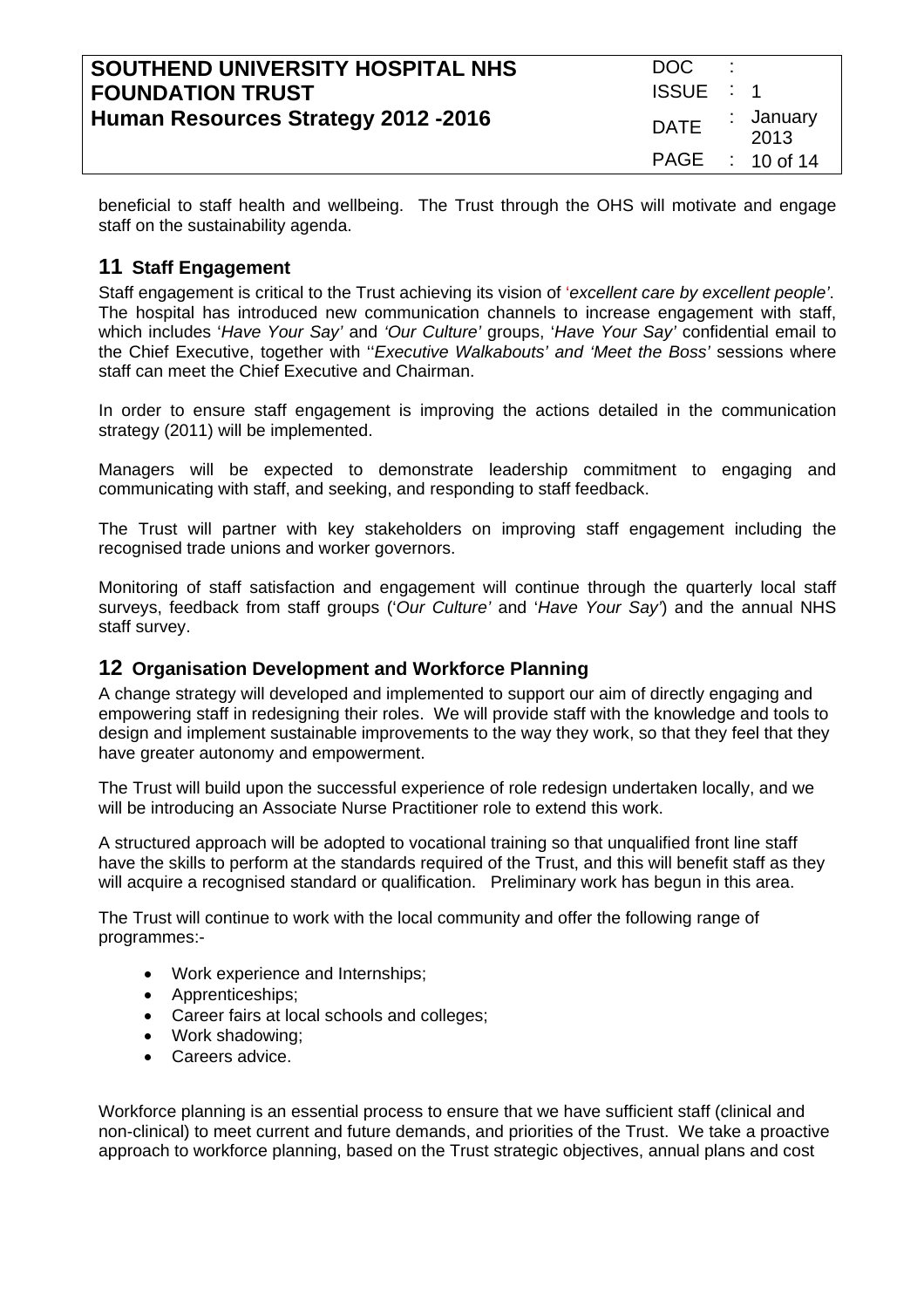| SOUTHEND UNIVERSITY HOSPITAL NHS     | DOC.        | ٠. |                   |
|--------------------------------------|-------------|----|-------------------|
| <b>FOUNDATION TRUST</b>              | ISSUE : 1   |    |                   |
| Human Resources Strategy 2012 - 2016 | <b>DATE</b> |    | : January<br>2013 |
|                                      |             |    | PAGE : 11 of 14   |

efficiency plans. We will continue to report to the Board of Directors intended and actual changes in workforce numbers.

We will work closely with the Local Education and Training Board (LETB) via the Essex workforce partnership group) who from April 2013 will be responsible for commissioning education on behalf of all NHS providers. The Trust will share our workforce plans, and identify any possible future gaps with the LETB's to ensure that the appropriate education is commissioned for our future needs.

#### **13 HR Service Delivery**

The HR directorate is committed to the delivery of a professional quality service recognising that ultimately, line managers are responsible for the competence, performance, development and health and wellbeing of their staff.

HR is pivotal in delivering effective HR solutions to the organisation by developing policies, procedures and providing advice, information and guidance that is both practical, and user friendly for staff and managers. Therefore the capability and competence of the HR directorate is fundamental to the delivery of the HR Strategy. In order to continue to retain this focus on the needs of the Trust the HR directorate is undertaking a:

- **Skills Analysis** a skills analysis of the directorate will be undertaken to ensure they have the right skills for the current and future needs of the Trust. Any identified critical gaps in knowledge or experience will be addressed.
- **Service delivery** service level agreements will be developed and agreed with the Business Units and Corporate areas which defines the service and performance expected from the HR directorate.
- **HR Systems**  The Trust has invested in a number of computerised HR systems with the Electronic Staff Record (ESR) being the core system. A schematic showing all the HR systems and interfaces with other Trust and external systems is shown at appendix 1. The Trust will continue to realise the benefits from current HR systems, such as e-rostering and my job plan for the effective deployment of staff, and where possible progress to a selfservice model with an increased reliance on the Trust's intranet for initial support and guidance.
- **HR Operational Excellence** The HR Directorate aims to be best in class in terms of cost and quality of service (using comparative NHS benchmarking data) with the aim of being in the upper quartile of similar sized acute Trusts
- **HR 'Brand'** Internal customer perceptions are that the Directorate is perceived more positively as it proactively supports Business Units and Corporate Areas to achieve their business plans and strategic objectives. An annual customer feedback survey will be introduced so that we have formal feedback from customers (employees, managers, applicants, and corporate team) to identify and address areas for improvement, and understand where we deliver to customer needs, thereby enabling the delivery of excellent patient care and experience.
- **HR KPIs**  Comparison with other Acute Trusts highlights significant progress against a number of key HR metrics. The Trust will continue to benchmark its performance against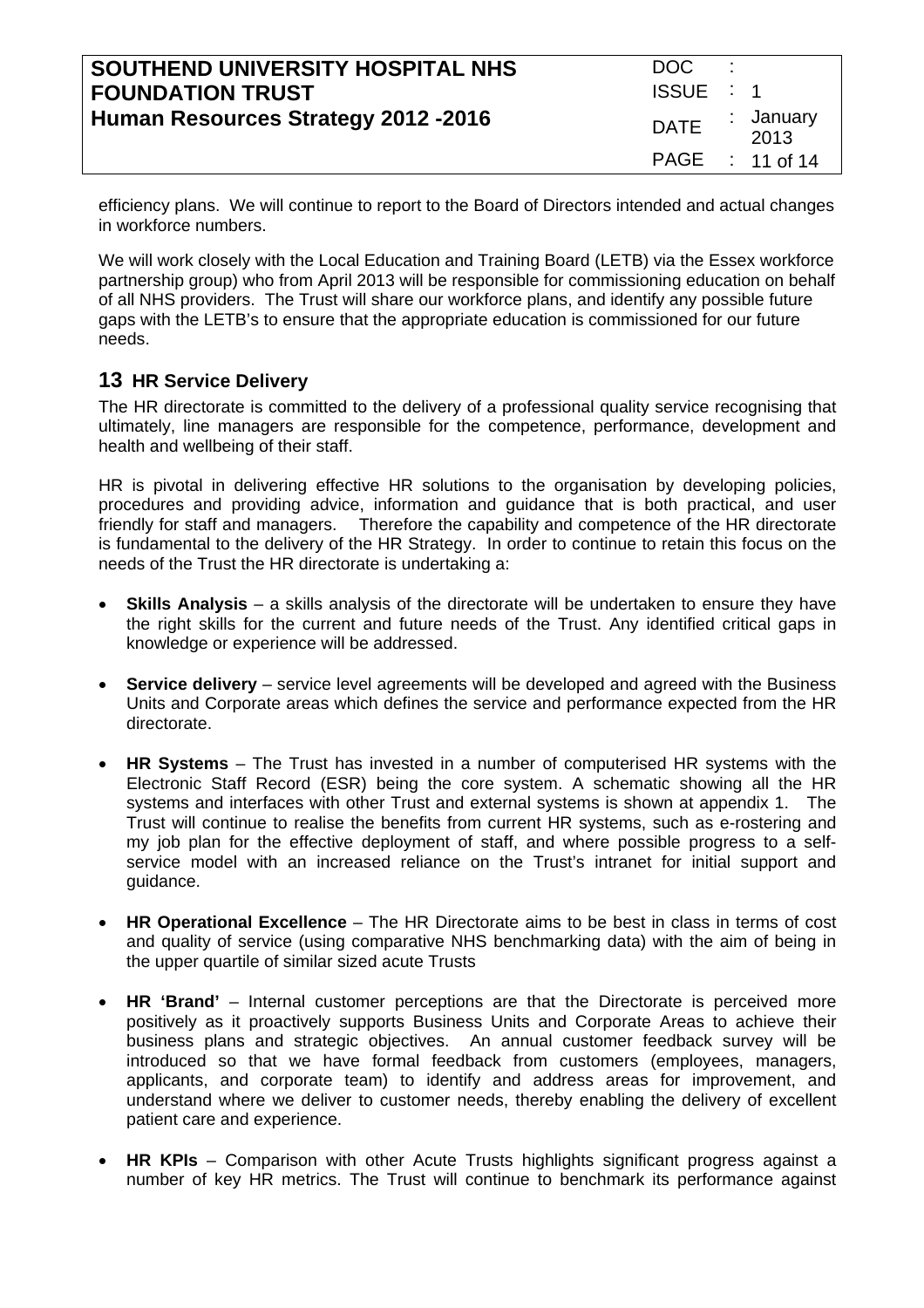| SOUTHEND UNIVERSITY HOSPITAL NHS     | DOC.        |                   |
|--------------------------------------|-------------|-------------------|
| <b>FOUNDATION TRUST</b>              | ISSUE : 1   |                   |
| Human Resources Strategy 2012 - 2016 | <b>DATE</b> | : January<br>2013 |
|                                      |             | PAGE : 12 of 14   |

other NHS and non NHS organisations in order to identify opportunities for improved performance and productivity.

#### **14 Monitoring and Review**

The HR Strategy will be reviewed annually in line with best practice. Ultimately the Board of Directors through the governance framework (appendix 2) will be responsible for reviewing the strategy and monitoring its effectiveness.

This will be delivered through:-

- Monthly workforce performance reports to the Board of Directors;
- Quarterly report on progress with strategy action plan to the Quality Assurance Committee;
- Trust Board of Directors monitoring of the Trust strategic objectives:
- Quarterly report to the Board of Directors on the outcome of local staff satisfaction survey;
- Annual report to the Board of Directors on the annual NHS staff survey.

# **15 Implementing and Measuring the Strategy**

An implementation plan is shown at appendix 3.

#### **16 References**

- NHS Constitution http://www.dh.gov.uk/health/category/policy-areas/nhs/constitution/
- Public Health Responsibility Deal: Health at Work Pledges http://responsibilitydeal.dh.gov.uk/2011/12/20/health-at-work-pledges/
- Care Quality Commission Essential Standards of Care Suitability of Staff http://www.cqc.org.uk/content/essential-standards-quality-and-safety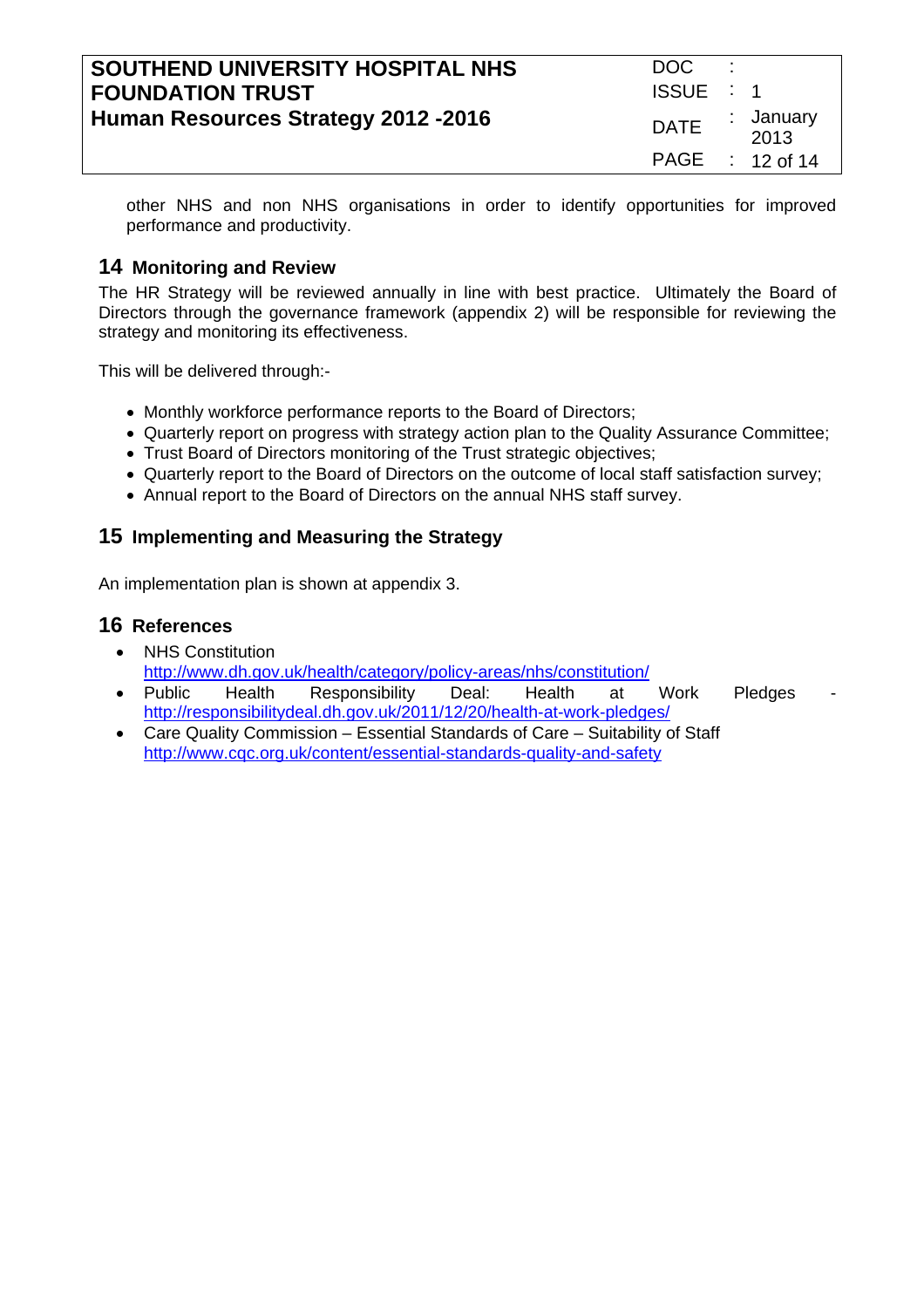| SOUTHEND UNIVERSITY HOSPITAL NHS     | DOC.        |                   |
|--------------------------------------|-------------|-------------------|
| <b>FOUNDATION TRUST</b>              | ISSUE : 1   |                   |
| Human Resources Strategy 2012 - 2016 | <b>DATE</b> | : January<br>2013 |
|                                      |             | PAGE : 13 of 14   |